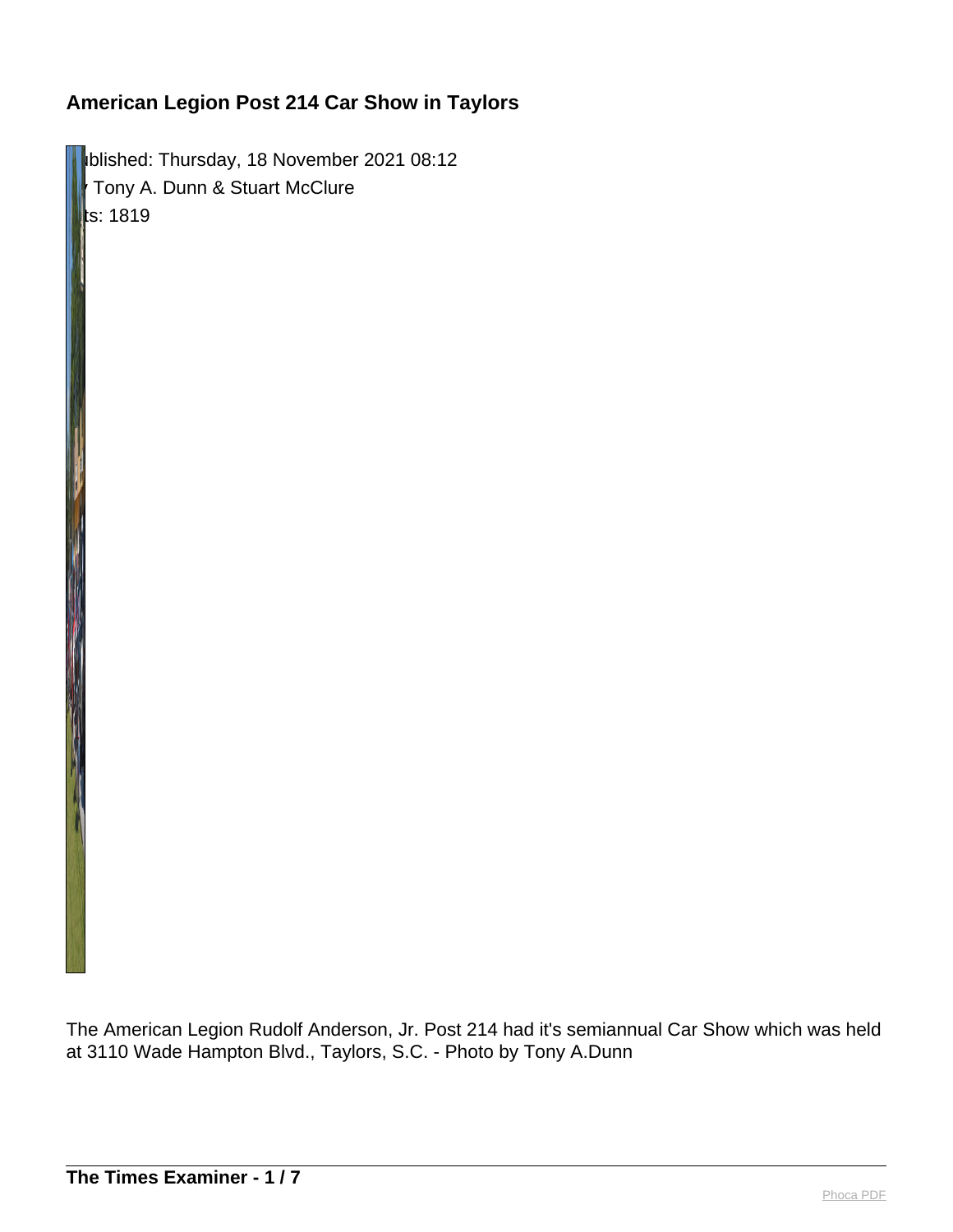blished: Thursday, 18 November 2021 08:12 Tony A. Dunn & Stuart McClure  $\parallel$ ts: 1819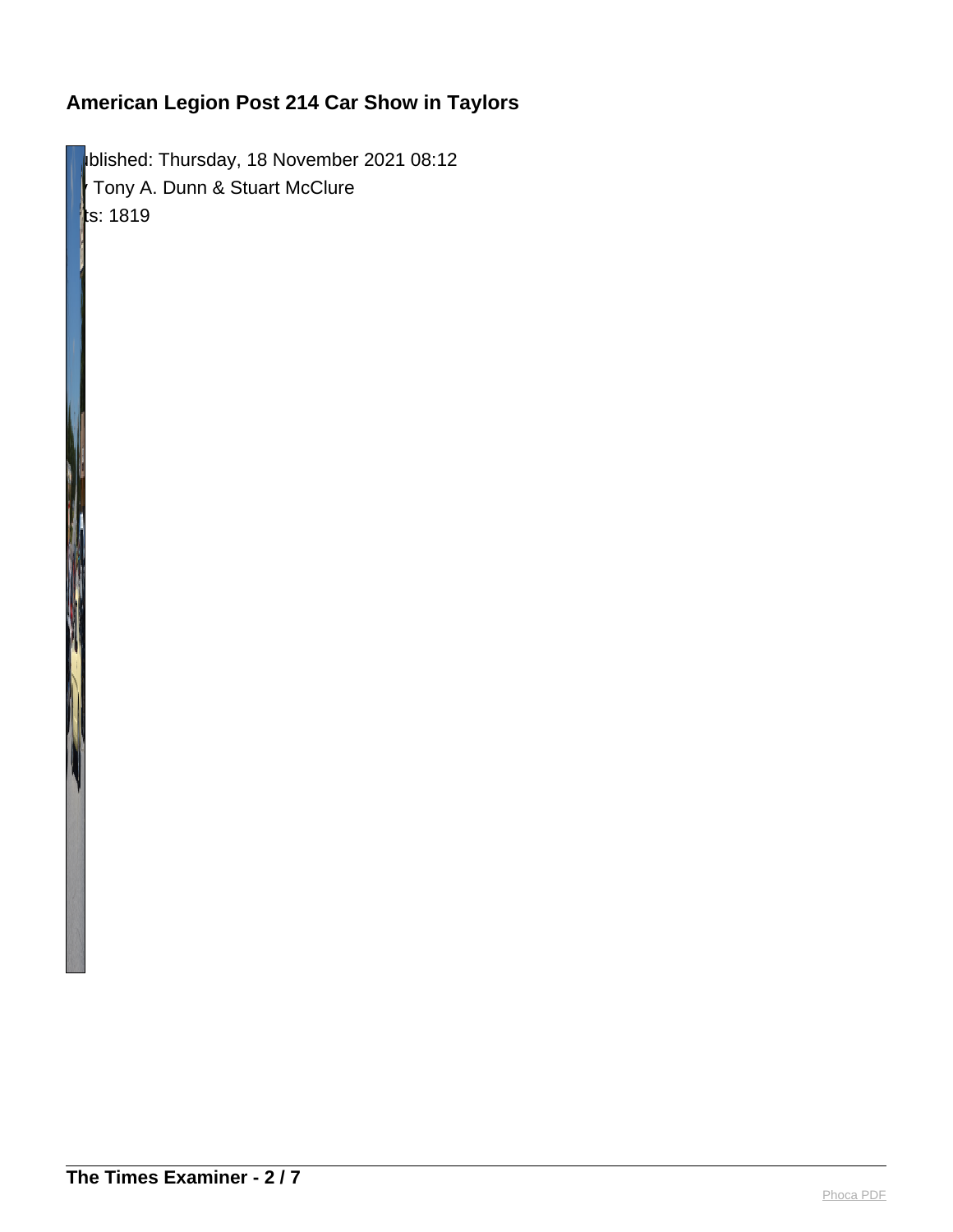Published: Thursday, 18 November 2021 08:12 By Tony A. Dunn & Stuart McClure There was a great turnout for Post 214 Car Show. - Photo by Tony A.Dunn Hits: 1819

Plenty of food was also available. - Photo by Tony A.Dunn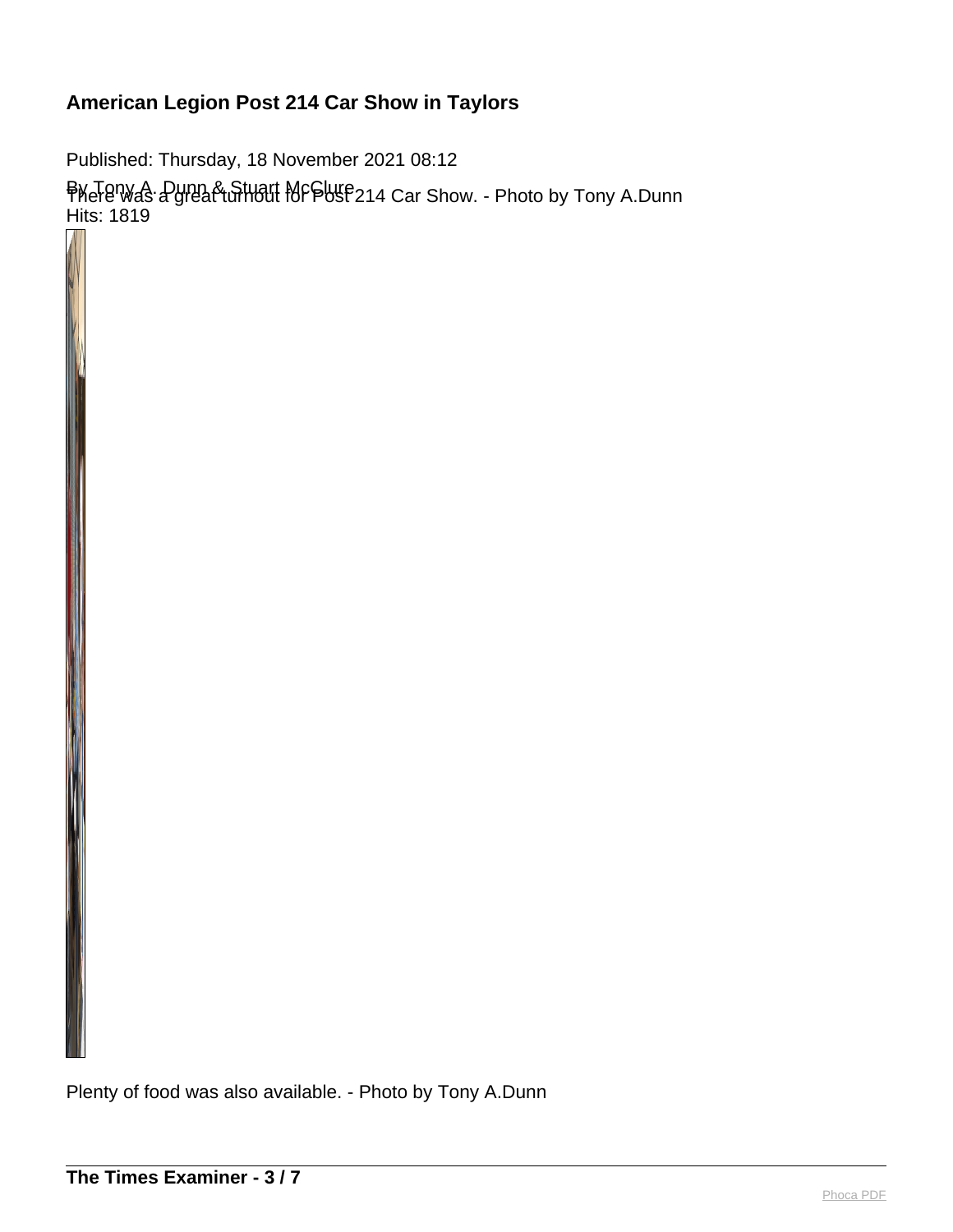**Published: Thursday, 18 November 2021 08:12** By Tony A. Dunn & Stuart McClure  $ts: 1819$ 

Lot of prizes were given out during the raffle. - Photo by Stuart McClure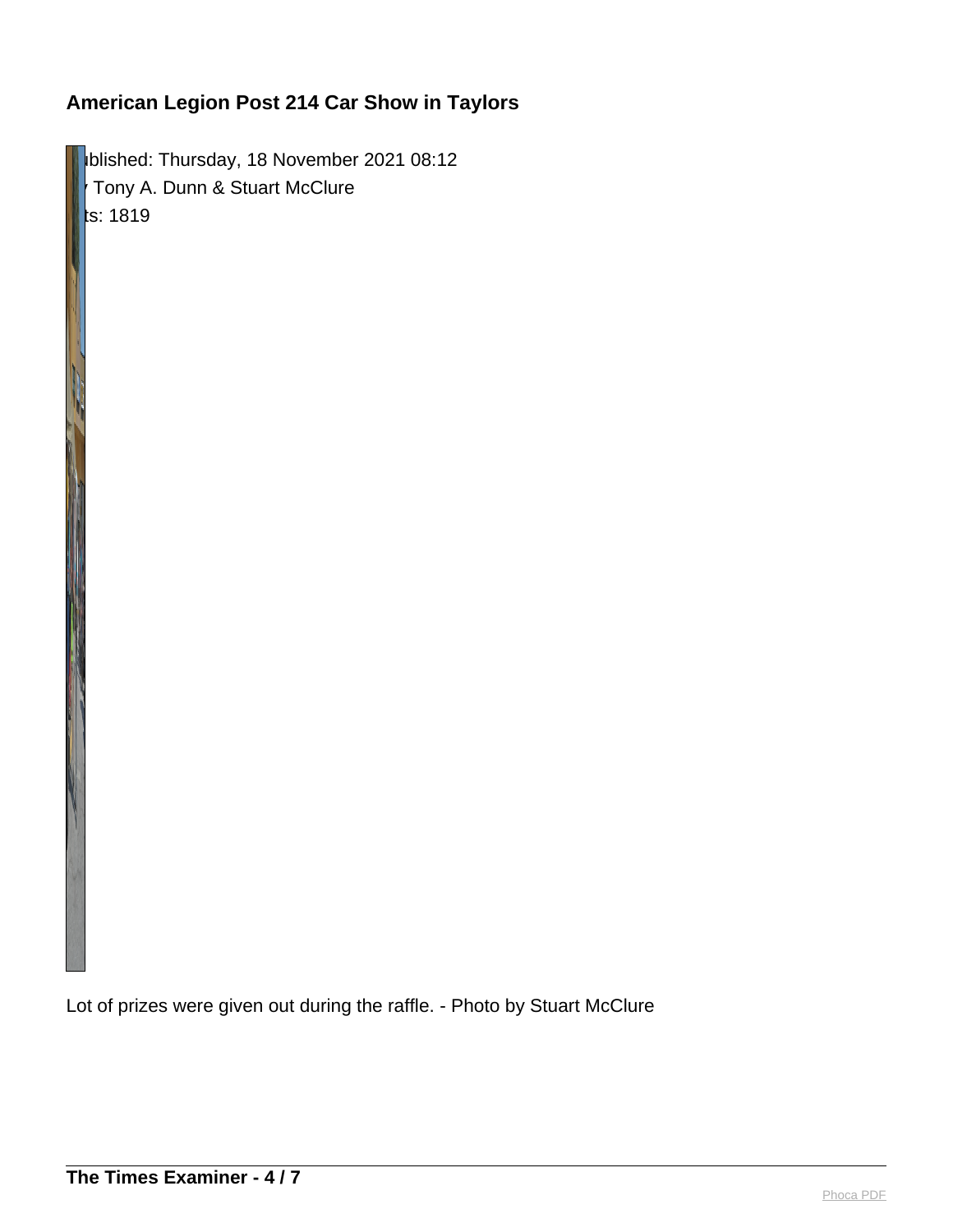**Published: Thursday, 18 November 2021 08:12 F** Tony A. Dunn & Stuart McClure  $ts: 1819$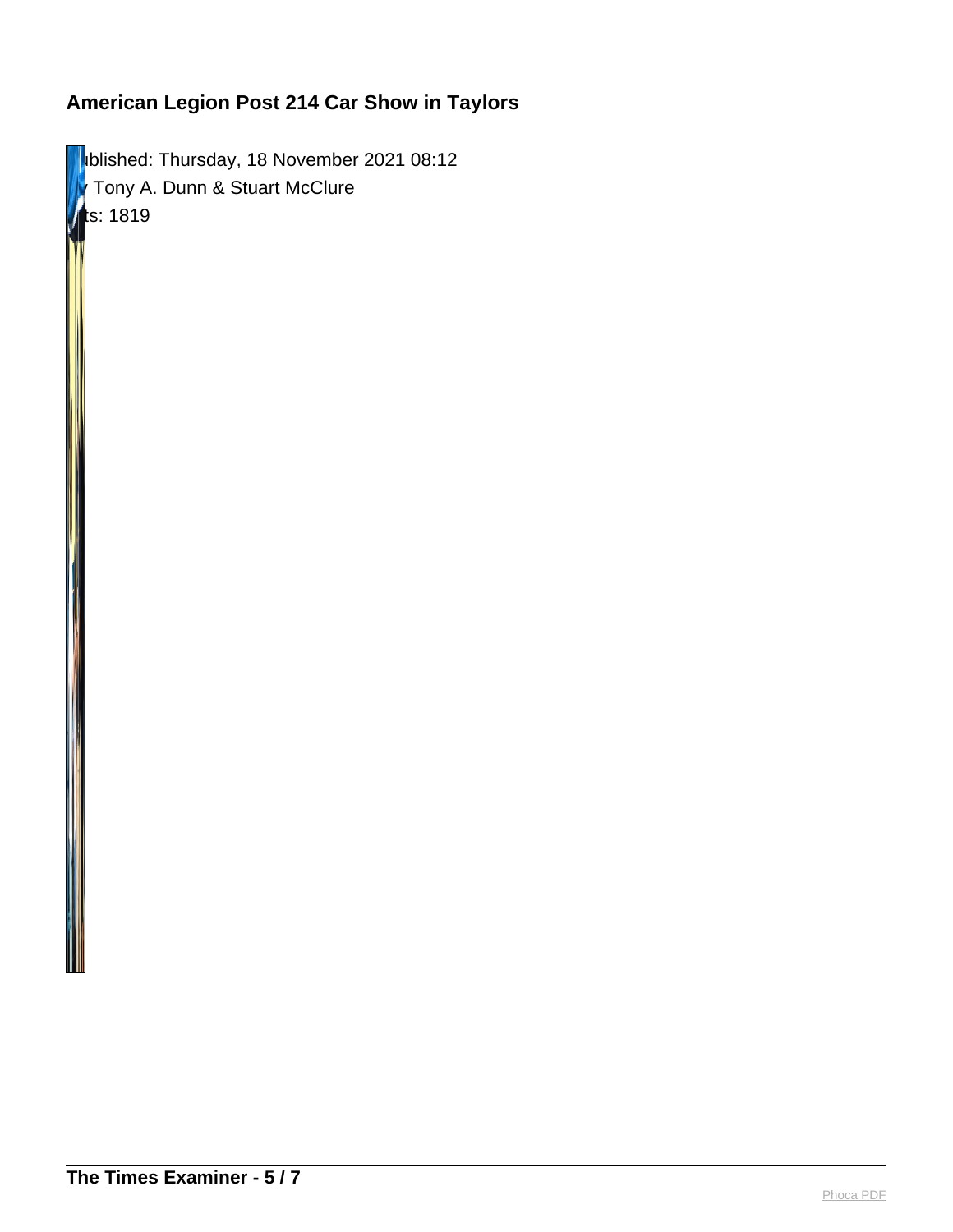Published: Thursday, 18 November 2021 08:12 By Tony A. Dunn & Stuart McClure Awards were given out after the Car Show. - Photo by Tony A.Dunn Hits: 1819